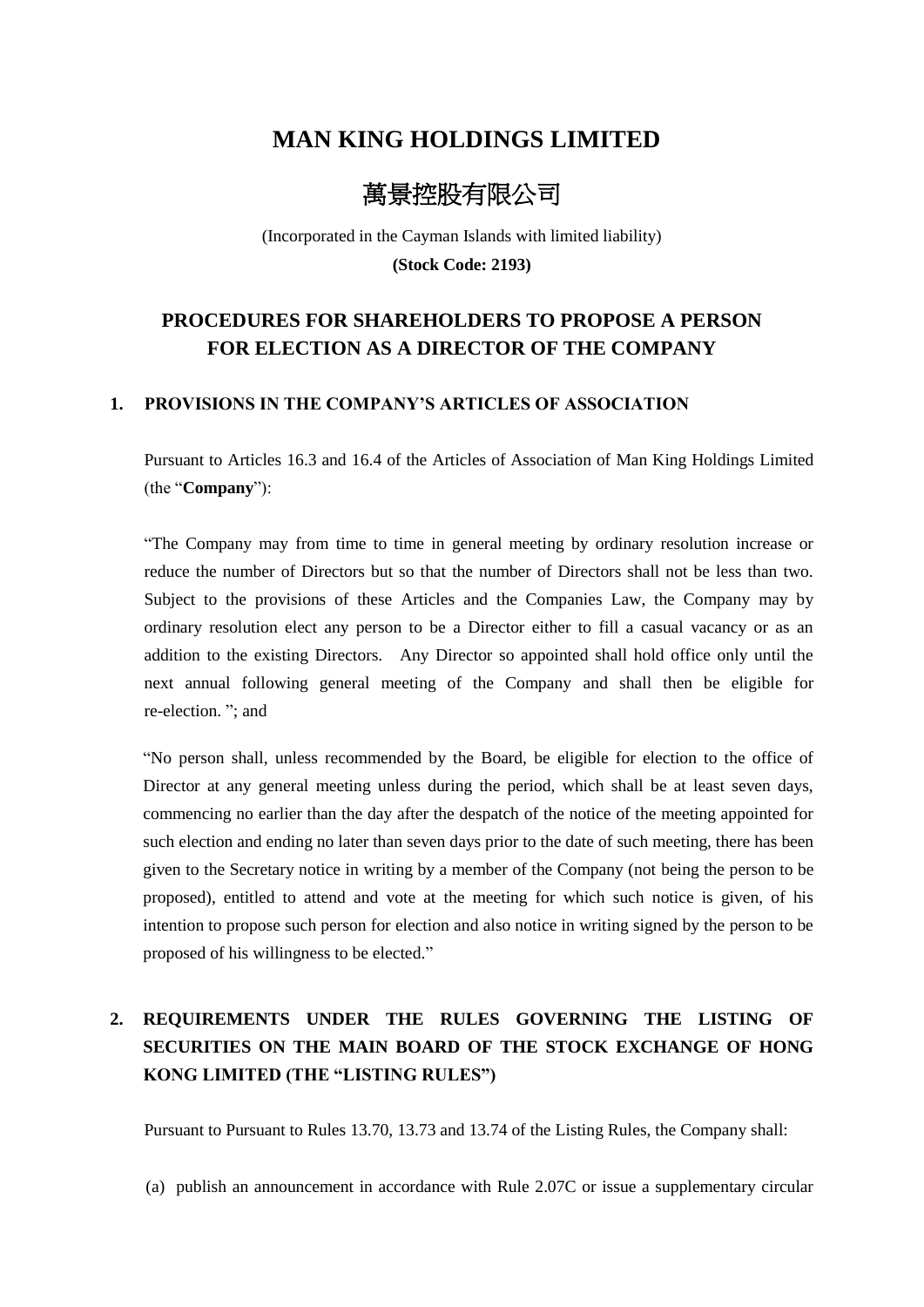upon receipt of a notice from a shareholder to propose a person for election as a director at the general meeting where such notice is received by the Company after publication of the notice of general meeting;

- (b) include in the announcement or supplementary circular the particulars required under Rule 13.51(2) of the Listing Rules of such person proposed to be elected as a director;
- (c) publish such announcement or supplementary circular not less than ten (10) business days before the date of the relevant general meeting; and
- (d) assess whether or not it is necessary to adjourn the meeting of the election to give shareholders at least ten (10) business days to consider the relevant information disclosed in the announcement or supplementary circular.

### **3. PROCEDURES FOR SHAREHOLDERS TO PROPOSE A PERSON FOR ELECTION AS A DIRECTOR OF THE COMPANY**

- 3.1 If a shareholder of the Company who is duly qualified to attend and vote at the general meeting convened to deal with the appointment/election of director(s), wishes to propose a person (other than the shareholder himself/herself) for election as a director at that meeting, he/she can deposit a written notice at the Company's principle place of business at Unit D, 10/F, Skyline Tower, 18 Tong Mi Road, Mongkok, Kowloon, Hong Kong.
- 3.2 In order for the Company to inform all shareholders of that proposal, the written notice must state the full name of the person proposed for election as a director, his/her biographical details and particulars as required by rule 13.51(2) of the Listing Rules and be signed by the shareholder and that person indicating his/her willingness to be elected and consent of the publication of his/her personal information.
- 3.3 The period for lodgment of the written notice will commence no earlier than the day after the despatch of the notice of the general meeting and end no later than seven (7) clear days prior to the date of such general meeting.
- 3.4 Shareholders who have enquires about the above procedures or have enquires to put to the Board of Directors may write to the Company Secretary of the Company, Mr. Wan Ho Yin at Unit D, 10/F, Skyline Tower, 18 Tong Mi Road, Mongkok, Kowloon, Hong Kong.